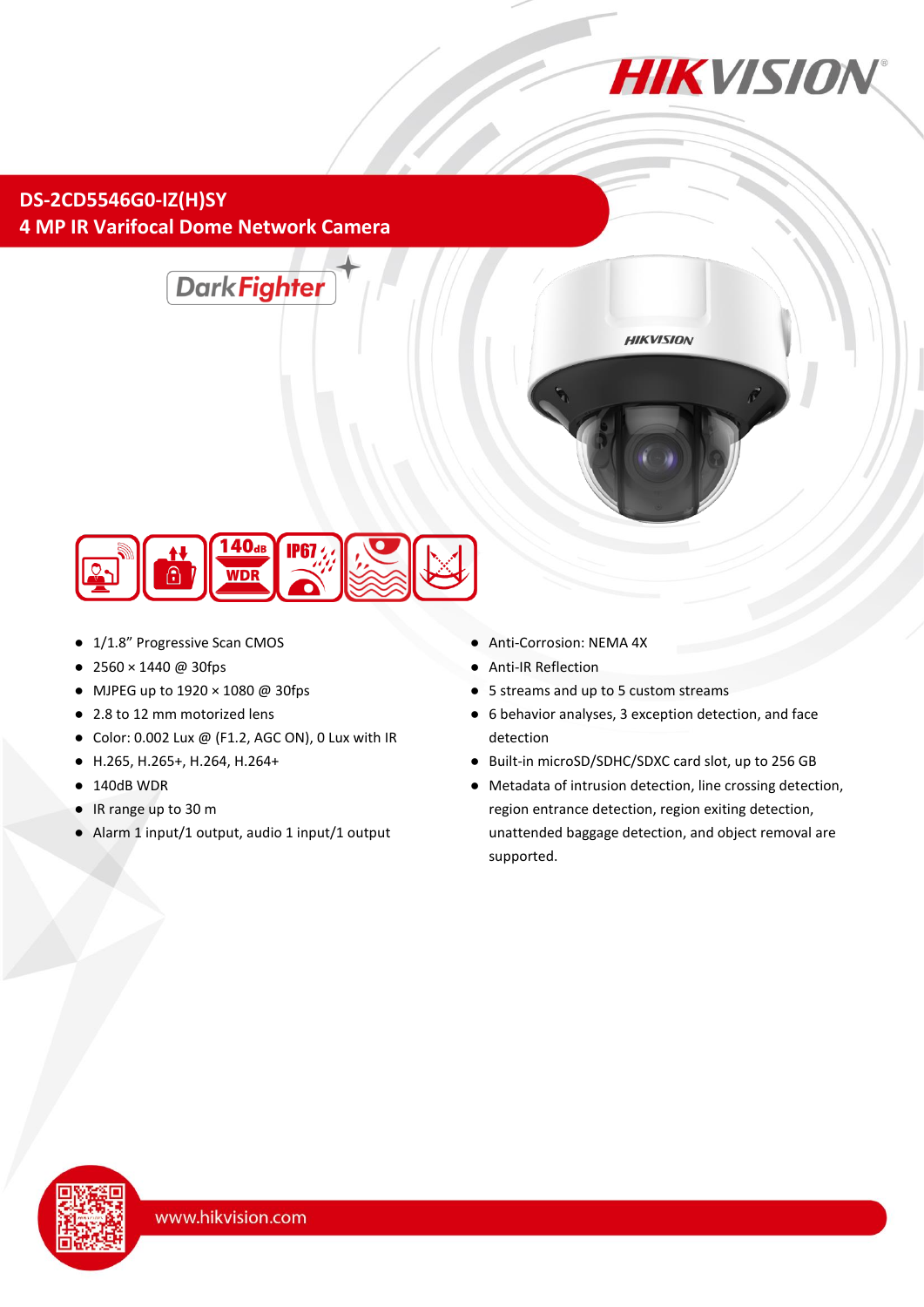

### **Function**

### **Smooth Streaming**

Smooth streaming offers solutions to improve the video quality in different network conditions. For example, in poor network conditions, adapting to the detected real-time network condition, streaming bit rate and resolution are automatically adjusted to avoid mosaic and lower latency in live view; in multiplayer network conditions, the camera transmits the redundant data for the self-error correcting in back-end device, so that to solve the mosaic problem because of the packet loss and error rate.

### **Metadata**

Metadata uses individual instances of application data or the data content. Metadata can be used for third-party application development.

#### **Power Protection**

The camera supports a wide voltage range of 10 VDC to 48 VDC. If the voltage instability occurs, the camera still works properly. The camera supports reverse polarity protection which can avoid the camera malfunction caused by false operation.

### **Anti-Reflection Bubble**

This anti-reflection bubble design avoids the IR reflection of the raindrop and dust on the bubble and improves the image quality.

### **Anti-Corrosion Coating**

The camera adopts high weatherproof and wearproof molding powder that confirms to AAMA2604-02 and Qualicoat (Class2) specifications, and uses two-layer special spraying technology, so its surface has excellent long-term anti-corrosion performance and physical protection function. Besides, all the exposed screws use SUS316L material and features high anti-corrosion performance. Therefore, the whole camera meets anti-corrosion requirements NEMA4X.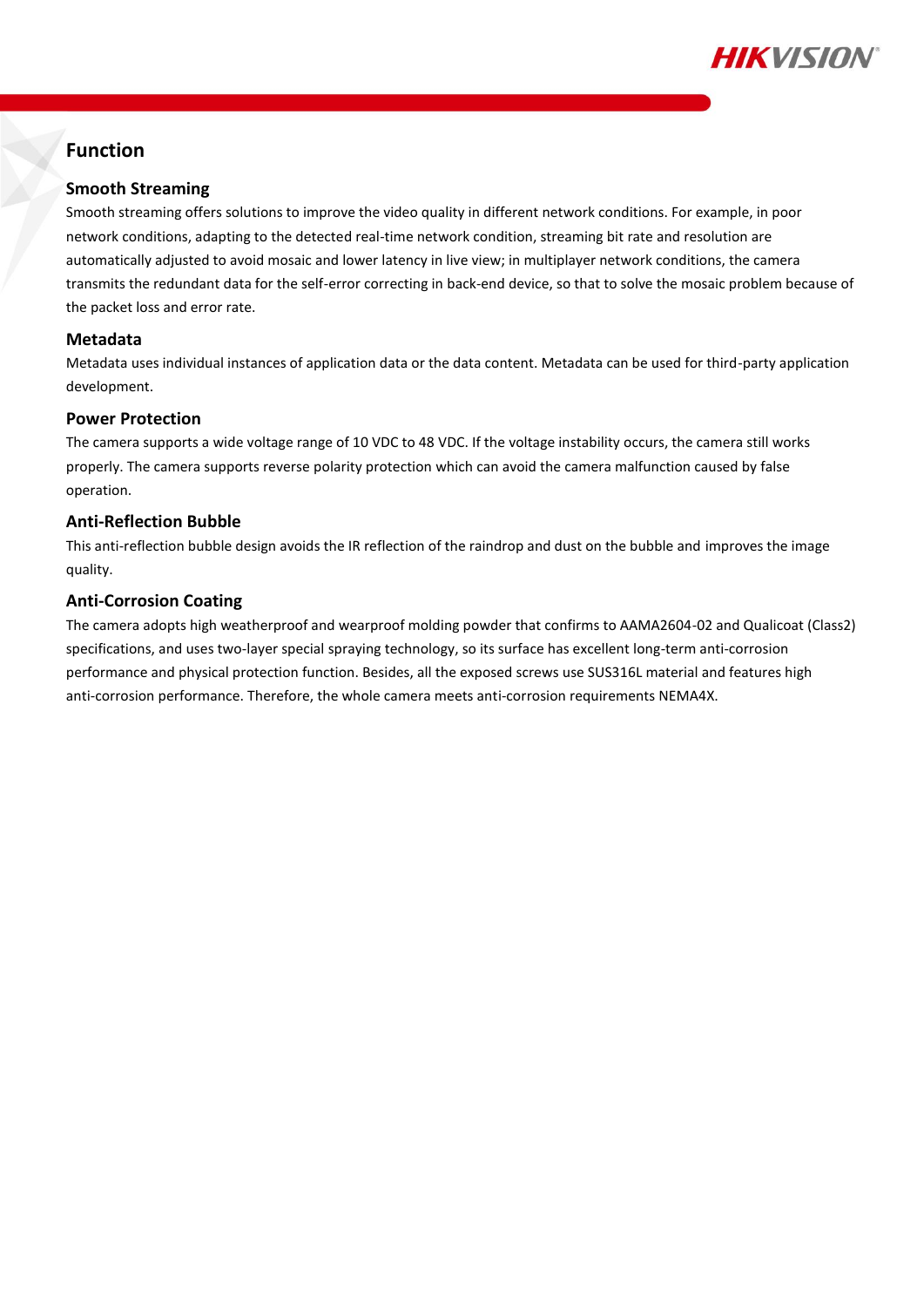

# **Specifications**

×

| Camera               |                                                                                                   |  |
|----------------------|---------------------------------------------------------------------------------------------------|--|
| Image Sensor         | 1/1.8" Progressive Scan CMOS                                                                      |  |
| Min. Illumination    | Color: 0.002 Lux @ (F1.2, AGC ON), 0 Lux with IR                                                  |  |
| <b>Shutter Speed</b> | 1 s to 1/100,000 s                                                                                |  |
| Slow Shutter         | Yes                                                                                               |  |
| Day & Night          | IR Cut Filter                                                                                     |  |
| <b>WDR</b>           | 140 dB                                                                                            |  |
| Angle Adjustment     | Pan: 0° to 355°, tilt: 0° to 75°, rotate: 0° to 355°                                              |  |
| Lens                 |                                                                                                   |  |
| Lens Type            | Motorized lens, 2.8 to 12 mm                                                                      |  |
| Aperture             | F1.2 to 2.5                                                                                       |  |
| Focus                | Auto, semi-auto, manual                                                                           |  |
| Auto-Iris            | DC drive, P-iris                                                                                  |  |
| <b>FOV</b>           | Horizontal FOV 109.2° to 38.9°, vertical FOV 56.2° to 21.9°, diagonal FOV 134.5° to 45°           |  |
| Lens Mount           | Integrated                                                                                        |  |
| Illuminator          |                                                                                                   |  |
| IR Range             | Up to 30 m                                                                                        |  |
| Wavelength           | 850 nm                                                                                            |  |
| <b>Video</b>         |                                                                                                   |  |
| Max. Resolution      | $2560 \times 1440$                                                                                |  |
| Video Stream         | 5 defined streams and up to 5 custom stream                                                       |  |
|                      | 50Hz: 25fps (2560 × 1440, 1920 × 1080, 1280 × 720)                                                |  |
| Main Stream          | 60Hz: 30fps (2560 × 1440, 1920 × 1080, 1280 × 720)                                                |  |
| Sub Stream           | 50Hz: 25fps (704 $\times$ 576, 640 $\times$ 480)                                                  |  |
|                      | 60Hz: 30fps (704 $\times$ 480, 640 $\times$ 480)                                                  |  |
| <b>Third Stream</b>  | 50Hz: 25fps (1920 × 1080, 1280 × 720, 704 × 576, 640 × 480)                                       |  |
|                      | 60Hz: 30fps (1920 × 1080, 1280 × 720, 704 × 480, 640 × 480)                                       |  |
| Fourth Stream        | 50Hz: 25fps (1920 × 1080, 1280 × 720, 704 × 576, 640 × 480)                                       |  |
|                      | 60Hz: 30fps (1920 × 1080, 1280 × 720, 704 × 480, 640 × 480)<br>50Hz: 25fps (704 × 576, 640 × 480) |  |
| Fifth Stream         | 60Hz: 30fps (704 $\times$ 480, 640 $\times$ 480)                                                  |  |
|                      | 50Hz: 25fps (1920 × 1080, 1280 × 720, 704 × 576, 640 × 480)                                       |  |
| <b>Custom Stream</b> | 60Hz: 30fps (1920 × 1080, 1280 × 720, 704 × 480, 640 × 480)                                       |  |
| Video Compression    | Main stream: H.265+/H.265/H.264+/H.264                                                            |  |
|                      | Sub stream/third stream/fourth stream/fifth stream/custom stream:                                 |  |
|                      | H.265/H.264/MJPEG                                                                                 |  |
| H.264 Type           | Baseline Profile/Main Profile/High Profile                                                        |  |
| $H.264+$             | Main stream support                                                                               |  |
| H.265 Type           | Main Profile                                                                                      |  |
|                      |                                                                                                   |  |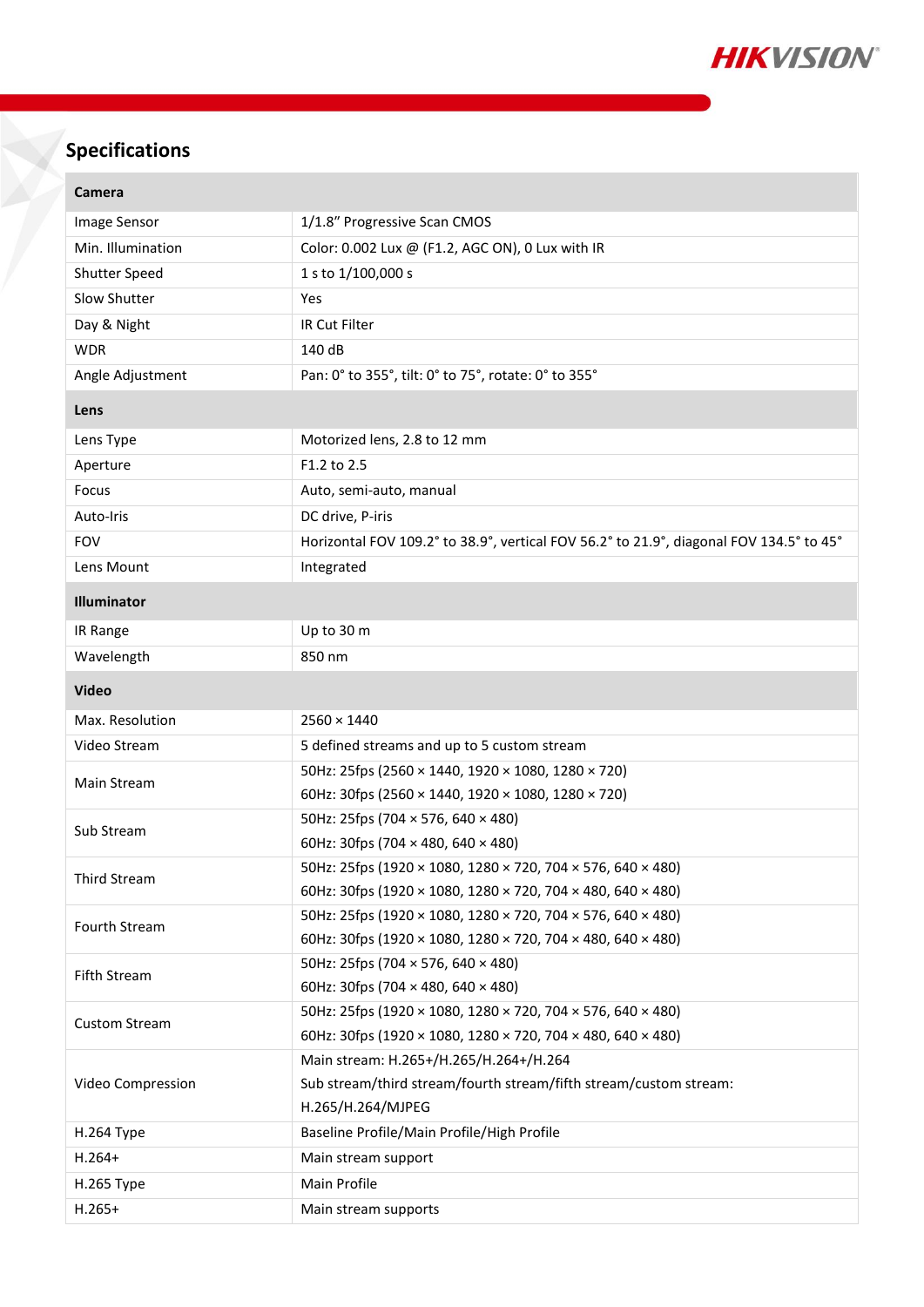

| Video Bit Rate                     | 32 Kbps to 16 Mbps                                                                   |
|------------------------------------|--------------------------------------------------------------------------------------|
| Scalable Video Coding (SVC)        | H.264 and H.265 encoding                                                             |
| <b>Audio</b>                       |                                                                                      |
| <b>Audio Compression</b>           | G.711/G.722.1/G.726/MP2L2/PCM/MP3                                                    |
|                                    | 64Kbps(G.711)/16Kbps(G.722.1)/16Kbps(G.726)/32-192Kbps(MP2L2)/32Kbps(PCM)/           |
| Audio Bit Rate                     | 8-320Kbps(MP3)                                                                       |
| <b>Environment Noise Filtering</b> | Yes                                                                                  |
| <b>Audio Sampling Rate</b>         | 8 kHz/16 kHz/32 kHz/44.1 kHz/48 kHz                                                  |
| <b>Smart Feature-Set</b>           |                                                                                      |
|                                    | Line crossing detection, up to 4 lines configurable                                  |
|                                    | Intrusion detection, up to 4 regions configurable                                    |
|                                    | Region entrance detection, up to 4 regions configurable                              |
| <b>Smart Event</b>                 | Region exiting detection, up to 4 regions configurable                               |
|                                    | Unattended baggage detection, up to 4 regions configurable                           |
|                                    | Object removal detection, up to 4 regions configurable                               |
|                                    | Face detection: detects faces and upload images                                      |
|                                    | Scene change detection, audio exception detection, defocus detection                 |
|                                    | Motion detection, video tampering alarm, exception (network disconnected, IP         |
| <b>Basic Event</b>                 | address conflict, illegal login, HDD full, HDD error)                                |
| <b>Statistics</b>                  | Counting                                                                             |
| Linkage Method                     | Trigger recording: memory card, network storage, pre-record and post-record          |
|                                    | Trigger captured pictures uploading: FTP, SFTP, HTTP, NAS, Email                     |
|                                    | Trigger notification: HTTP, ISAPI, alarm output, Email                               |
| Region of Interest                 | Main stream/sub stream/third stream/fourth stream/fifth stream: 4 fixed region for   |
|                                    | each stream and dynamic face tracking                                                |
| <b>Image</b>                       |                                                                                      |
| Image Enhancement                  | BLC, HLC, 3D DNR, Defog, EIS, distortion correction                                  |
|                                    | Rotate mode, saturation, brightness, contrast, sharpness, AGC, and white balance are |
| <b>Image Setting</b>               | adjustable by client software or web browser                                         |
| <b>Target Cropping</b>             | Yes                                                                                  |
| Day/Night Switch                   | Day/Night/Auto/Schedule/Triggered by Alarm In                                        |
| Picture Overlay                    | LOGO picture can be overlaid on video with 128 x 128 24bit bmp format                |
| SNR                                | $\geq$ 52dB                                                                          |
| <b>Network</b>                     |                                                                                      |
| Network Storage                    | microSD/SDHC/SDXC card (256 GB), local storage and NAS (NFS, SMB/CIFS), ANR          |
|                                    | Together with high-end Hikvision memory card, memory card encryption and health      |
|                                    | detection are supported.                                                             |
| Protocols                          | TCP/IP, ICMP, HTTP, HTTPS, FTP, SFTP, DHCP, DNS, DDNS, RTP, RTSP, RTCP, PPPoE,       |
|                                    | NTP, UPnP, SMTP, SNMP, IGMP, 802.1X, QoS, IPv6, UDP, Bonjour, SSL/TLS                |
| API                                | ONVIF (PROFILE S, PROFILE G, PROFILE T), ISAPI, SDK, Ehome                           |
| Smooth Streaming                   | Yes                                                                                  |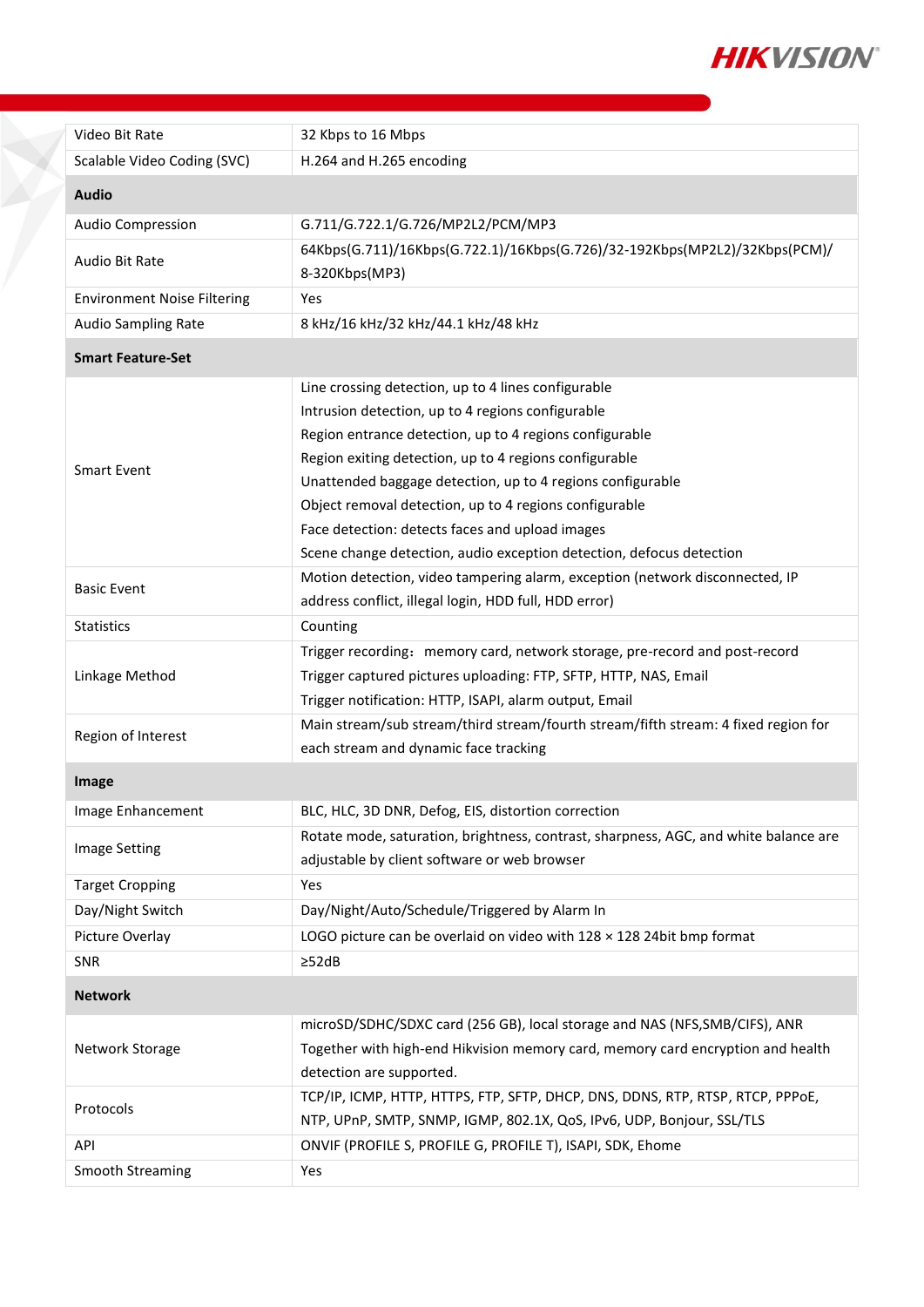

| Security                       | Password protection, complicated password, HTTPS encryption, 802.1X authentication<br>(EAP-TLS, EAP-LEAP, EAP-MD5), watermark, IP address filter, basic and digest |
|--------------------------------|--------------------------------------------------------------------------------------------------------------------------------------------------------------------|
|                                | authentication for HTTP/HTTPS, WSSE and digest authentication for ONVIF, RTP/RTSP                                                                                  |
|                                | over HTTPS, control timeout settings, security audit log, TLS 1.2, TLS1.0, TLS1.1                                                                                  |
| Simultaneous Live View         | Up to 20 channels                                                                                                                                                  |
| User/Host                      | Up to 32 users. 3 user levels: administrator, operator and user                                                                                                    |
| Client                         | iVMS-4200, Hik-Connect, Hik-Central                                                                                                                                |
|                                | Plug-in required live view: IE8+                                                                                                                                   |
| Web Browser                    | Plug-in free live view: Chrome 57.0+, Firefox 52.0+, Safari 11+                                                                                                    |
|                                | Local service: Chrome 57.0+, Firefox 52.0+                                                                                                                         |
| Interface                      |                                                                                                                                                                    |
| Audio                          | 1-ch 3.5 mm input (line in), 1-ch 3.5 mm output (line out), mono                                                                                                   |
| <b>Communication Interface</b> | 1 RJ45 10M/100M/1000M Ethernet port                                                                                                                                |
| Alarm                          | 1 input, 1 output (max. 24 VDC/VAC, 1A max.)                                                                                                                       |
| Video Output                   | 1Vp-p composite output (75 $\Omega$ /CVBS), only for adjustment                                                                                                    |
| Power Output                   | 12 VDC, max. 200 mA                                                                                                                                                |
| On-board storage               | Built-in micro SD/SDHC/SDXC slot, up to 256 GB                                                                                                                     |
| General                        |                                                                                                                                                                    |
| <b>Firmware Version</b>        | 5.6.0                                                                                                                                                              |
|                                | 32 languages                                                                                                                                                       |
|                                | English, Russian, Estonian, Bulgarian, Hungarian, Greek, German, Italian, Czech, Slovak,                                                                           |
| Web Client Language            | French, Polish, Dutch, Portuguese, Spanish, Romanian, Danish, Swedish, Norwegian,                                                                                  |
|                                | Finnish, Croatian, Slovenian, Serbian, Turkish, Korean, Traditional Chinese, Thai,                                                                                 |
|                                | Vietnamese, Japanese, Latvian, Lithuanian, Portuguese (Brazil)                                                                                                     |
| <b>Embedded Open Platform</b>  | Yes. The camera supports installation and running up to 4 extra applications.                                                                                      |
| <b>General Function</b>        | Anti-flicker, 5 streams and up to 5 custom streams, heartbeat, mirror, privacy masks,                                                                              |
|                                | flash log, password reset via e-mail, pixel counter, HTTP listening                                                                                                |
| Reset                          | Reset via reset button on camera body, web browser and client software                                                                                             |
| <b>Startup and Operating</b>   | -IZS: -30 °C to 65 °C (-22 °F to 149 °F), humidity 95% or less (non-condensing)                                                                                    |
| Conditions                     | -IZHS: -40 °C to 65 °C (-40 °F to 149 °F), humidity 95% or less (non-condensing)                                                                                   |
| <b>Storage Conditions</b>      | -30 °C to 65 °C (-22 °F to 149 °F), humidity 95% or less (non-condensing)                                                                                          |
| Power Supply                   | 12 VDC is recommended, 10 to 48 VDC; reverse polarity protection; two-core terminal<br>block; PoE (802.3at, class 4)                                               |
|                                | $-IZS:$                                                                                                                                                            |
|                                | With extra load: 12 VDC, 1.1 A, max. 12 W; PoE (802.3at, 42.5 V to 57 V), 0.3 A to 0.2                                                                             |
|                                | A, class 4                                                                                                                                                         |
|                                | Without extra load: 12 VDC, 0.95 A, max. 10 W; PoE (802.3at, 42.5 V to 57 V), 0.3 A to                                                                             |
| Power Consumption and Current  | 0.2 A, class 4                                                                                                                                                     |
|                                | -IZHS:                                                                                                                                                             |
|                                | With extra load: 12 VDC, 1.4 A, max. 17 W; PoE (802.3at, 42.5 V to 57 V), 0.4 A to 0.3                                                                             |
|                                | A, class 4                                                                                                                                                         |
|                                | Without extra load: 12 VDC, 1.2 A, max. 15 W; PoE (802.3at, 42.5 V to 57 V), 0.4 A to<br>0.3 A, class 4                                                            |
|                                | "With extra load" means that an extra device is connected to and powered by the                                                                                    |
|                                |                                                                                                                                                                    |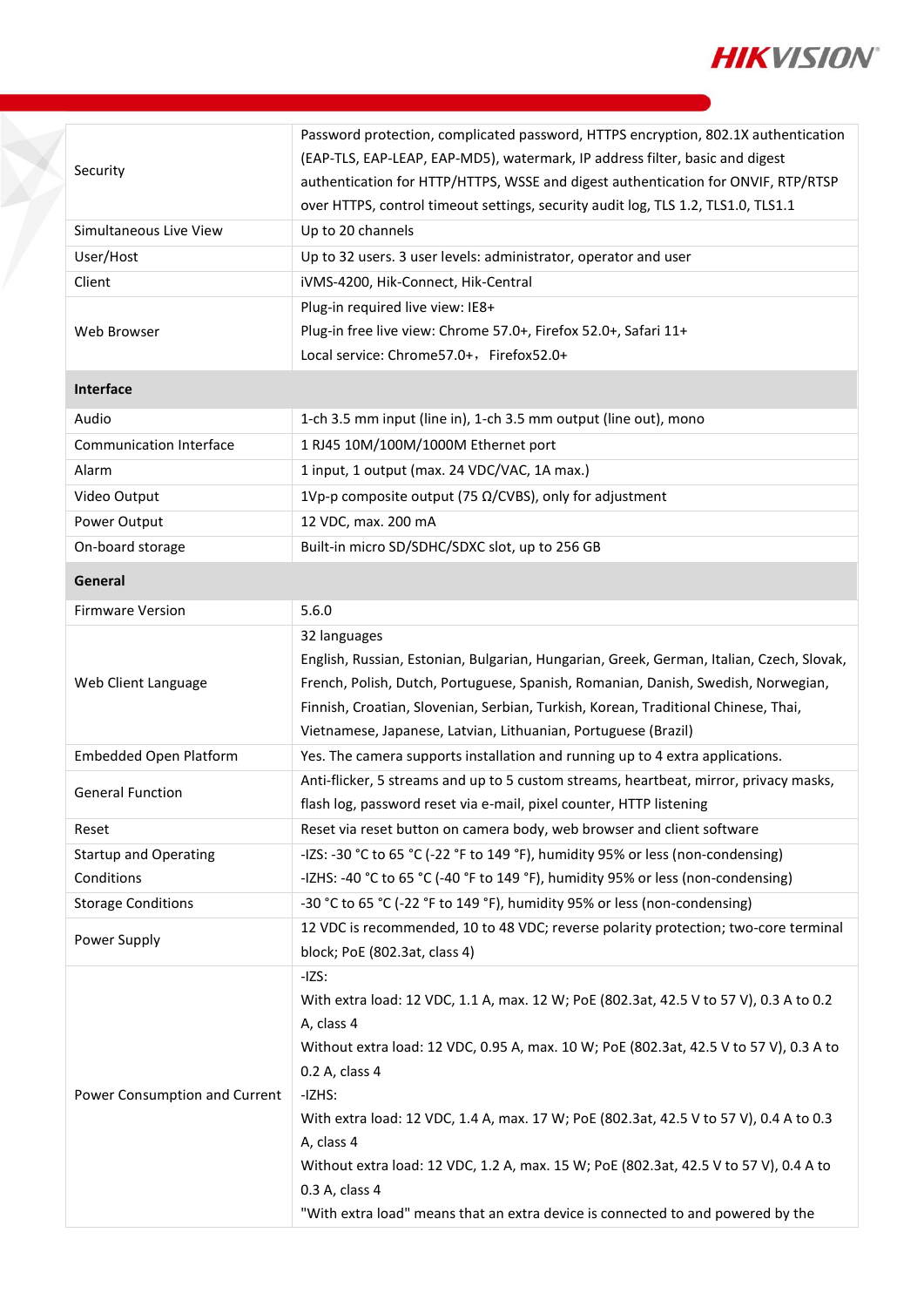

|            | camera.                                                                            |
|------------|------------------------------------------------------------------------------------|
| Heater     | -H: yes                                                                            |
| Material   | Metal                                                                              |
| Dimensions | Camera: $\Phi$ 162 × 140 mm ( $\Phi$ 6.4" × 5.5")                                  |
|            | With package: $251 \times 215 \times 189$ mm (9.9" $\times$ 8.5" $\times$ 7.4")    |
| Weight     | Camera: 1.5kg (3.31 lb.)                                                           |
|            | With package: 1.95kg (4.3 lb.)                                                     |
| Approval   |                                                                                    |
| <b>EMC</b> | 47 CFR Part 15, Subpart B; EN 55032: 2015, EN 61000-3-2: 2014, EN 61000-3-3: 2013, |
|            | EN 50130-4: 2011 +A1: 2014; AS/NZS CISPR 32: 2015; ICES-003: Issue 6, 2016; KN 32: |
|            | 2015, KN 35: 2015                                                                  |
| Safety     | UL 60950-1, IEC 60950-1:2005 + Am 1:2009 + Am 2:2013, EN 60950-1:2005 + Am         |
|            | 1:2009 + Am 2:2013, IS 13252(Part 1):2010+A1:2013+A2:2015                          |
| Chemistry  | 2011/65/EU, 2012/19/EU, Regulation (EC) No 1907/2006                               |
| Protection | Ingress protection: IK10 (IEC 62262:2002), IP67 (IEC 60529-2013); Anti-Corrosion:  |
|            | NEMA 4X: NEMA 250-2014                                                             |

*\* Listed resolutions are only selectable options. It does not mean that all streams can work at their maximum resolution at the same time.*

### **Available Model**

DS-2CD5546G0-IZSY (2.8 to 12 mm), DS-2CD5546G0-IZHSY (2.8 to 12 mm)

### **Dimension**



**Accessory**



**DS-1471ZJ-155-Y Wall Mount**

**DS-1473ZJ-155-Y Pendant Mount**



**DS-1475ZJ-Y Vertical Pole Mount**



**DS-1476ZJ-Y Corner Mount**



**DS-1227ZJ-DM42 In-Ceiling Mount**